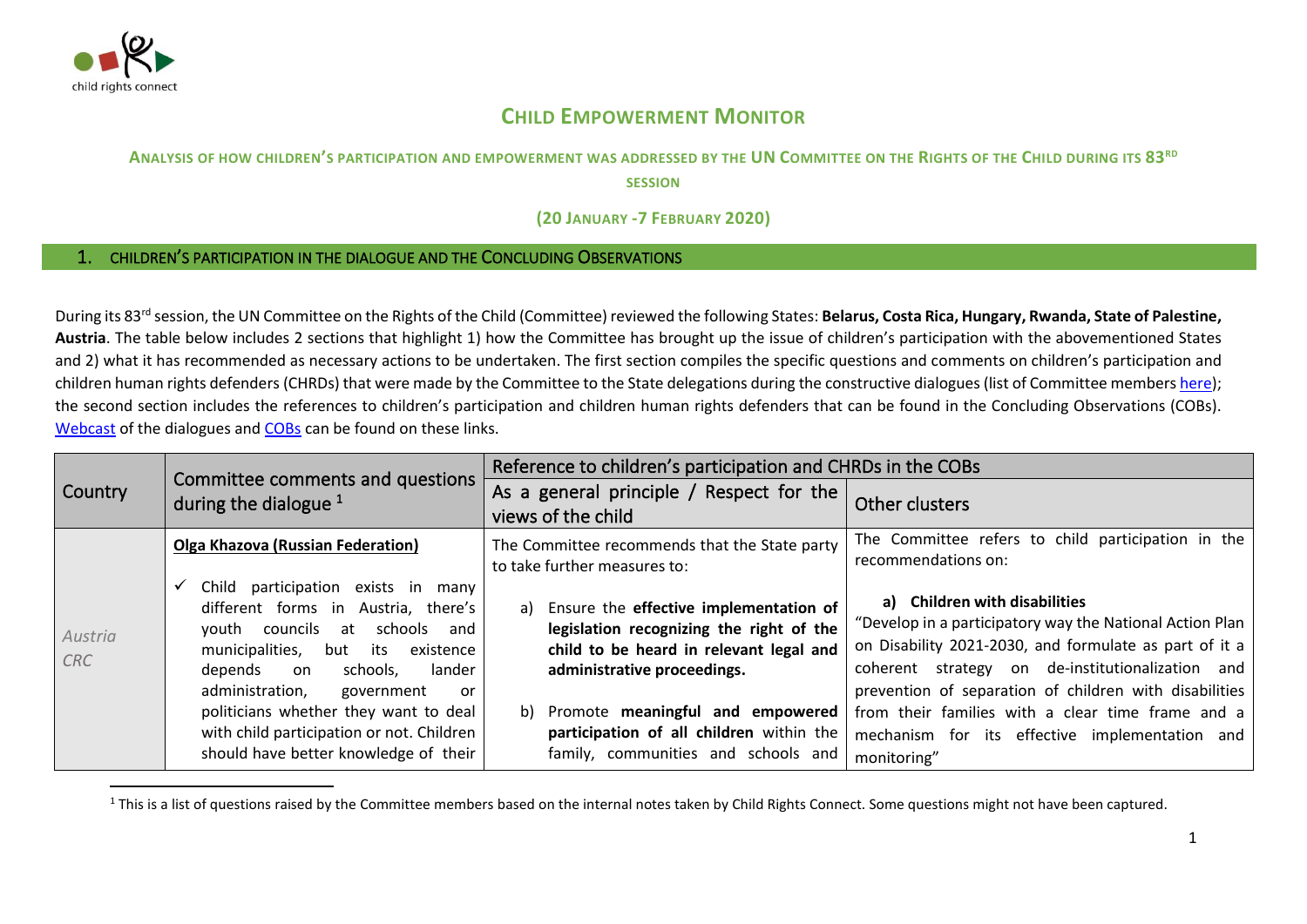

|                              | participate<br>and<br>their<br>right<br>to  | include children in decision-making in all        |                                                                                  |
|------------------------------|---------------------------------------------|---------------------------------------------------|----------------------------------------------------------------------------------|
|                              | opportunities<br>this<br>in<br>regard.      | matters related to them, in particular            | b) Impact of climate change on the rights of the                                 |
|                              | Improvements<br>be<br>made.<br>must         | through strengthening the Austrian                | child                                                                            |
|                              |                                             | <b>National Youth Council</b>                     | "Ensure that its climate mitigation policies, in particular                      |
|                              | Jose Angel Rodriguez Reyes (Venezuela)      |                                                   | those concerning the reduction of greenhouse gas                                 |
|                              |                                             |                                                   | emissions in line with the State Party's international                           |
|                              | Is the consent of the child taken into<br>✓ |                                                   | commitments, are compatible with the principles of the                           |
|                              | account by parents and guardians in         |                                                   | Convention, including the rights to the enjoyment of the                         |
|                              | cases of non-urgent intersex sexual         |                                                   | highest attainable standard of health and an adequate                            |
|                              | mutilation?                                 |                                                   | standard of living, and that the special vulnerabilities and                     |
|                              |                                             |                                                   | needs of children, as well as their views, are                                   |
|                              |                                             |                                                   | systematically taken into account throughout the                                 |
|                              |                                             |                                                   | implementation, monitoring and evaluation of these                               |
|                              |                                             |                                                   | policies"                                                                        |
|                              |                                             |                                                   |                                                                                  |
|                              |                                             |                                                   | c) Harmful practices                                                             |
|                              |                                             |                                                   | "Prohibit the performance of unnecessary medical or                              |
|                              |                                             |                                                   | surgical treatment on intersex children where those                              |
|                              |                                             |                                                   | procedures may be safely deferred until children are                             |
|                              |                                             |                                                   | able to provide their informed consent"                                          |
|                              |                                             |                                                   |                                                                                  |
|                              |                                             |                                                   |                                                                                  |
|                              |                                             |                                                   |                                                                                  |
|                              | Amal Salman Aldoseri (Bahrain)              | The Committee notes with concern that             |                                                                                  |
|                              |                                             | reportedly children are at times not considered   | The Committee refers to child participation in the                               |
|                              | What mechanisms had the Government          | as rights holders but rather as objects of social | recommendations on:                                                              |
|                              | put in place to ensure that children        | protection. the Committee urges the State party   |                                                                                  |
| <b>Belarus</b><br><b>CRC</b> | could fully enjoy their right to freedom    | to ensure that children's views are given due     | a) Allocation of resources:<br>"The Committee also recommends measures to ensure |
|                              | of expression and express their views       | consideration in the family, at schools, in the   |                                                                                  |
|                              | freely, in schools, for example? Does       | courts and in all relevant administrative and     | transparent and participatory budgeting through public                           |
|                              | the school environment encourage            | other processes concerning them, including        | dialogue, especially by encouraging child participation                          |
|                              | children to express freely?                 | parental and alternative care, adoption and       | and building the capacity of children and of the                                 |
|                              |                                             | migration matters. It also recommends             | authorities involved."                                                           |
|                              |                                             | encouraging, promoting and supporting the         |                                                                                  |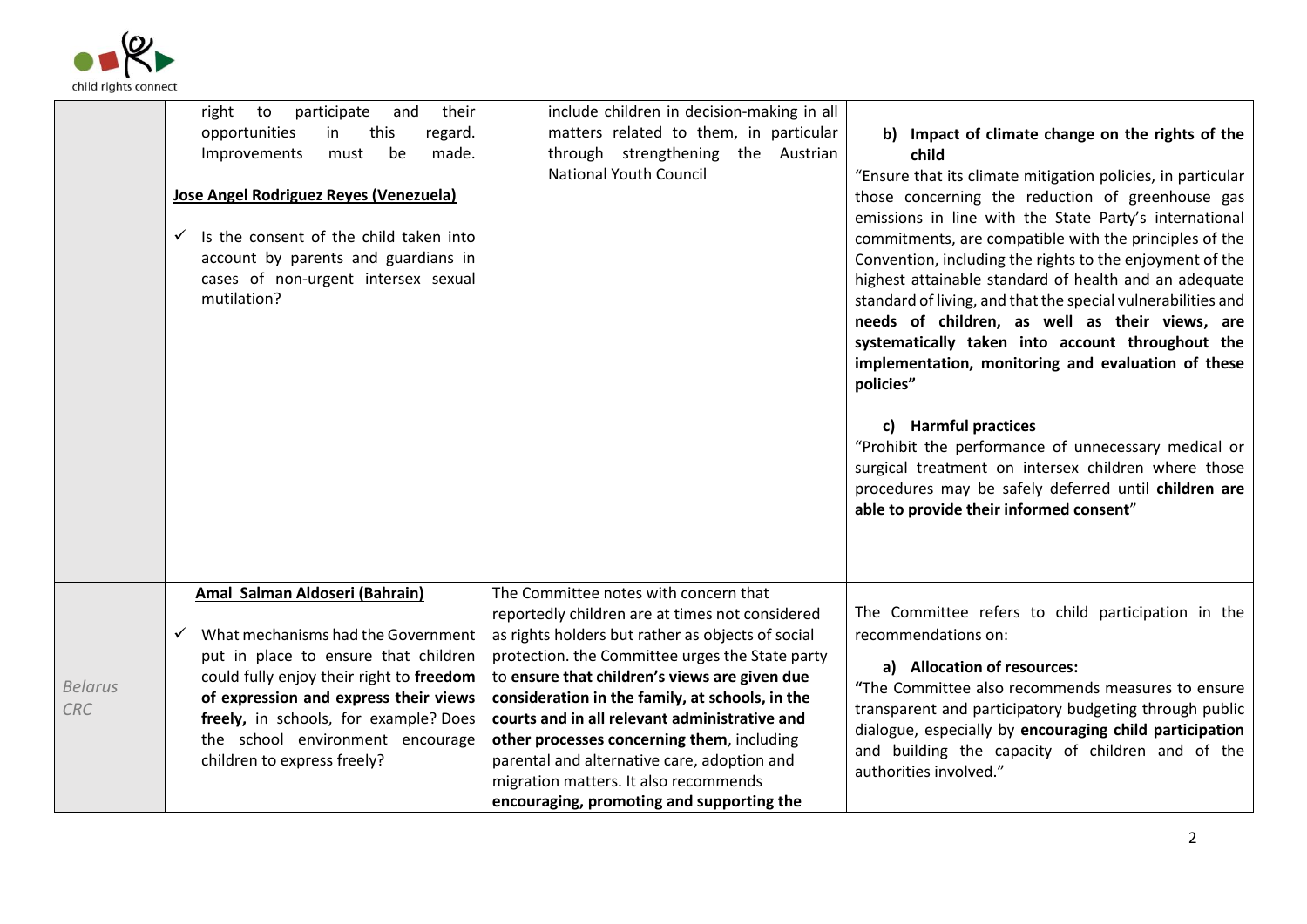

|                   | Aissatou Alassane Sidikou (Niger)<br>How is the government guaranteeing a<br>$\checkmark$<br>democratic process to ensure that<br>children from all backgrounds can be<br>part of youth parliaments?<br>What is the government doing to<br>$\checkmark$<br>ensure that also small youth<br>organizations can have access to<br>financial support from the State and | participation of all children in Adolescent<br>Parliaments, with particular attention to children<br>in vulnerable situations; making the selection<br>process more transparent and democratic; and<br>allocating adequate financial support to all youth<br>organisations.                       | b) Education, including vocational training and<br>guidance:<br>"The Committee recommends that the State party<br>ensure that girls and boys can choose non-traditional<br>fields of study and improve career orientation for all<br>children, with particular attention to children with<br>disabilities, to ensure that children's views form the<br>basis for their career choices"<br>c) Children in a situation of migration:                                                  |
|-------------------|---------------------------------------------------------------------------------------------------------------------------------------------------------------------------------------------------------------------------------------------------------------------------------------------------------------------------------------------------------------------|---------------------------------------------------------------------------------------------------------------------------------------------------------------------------------------------------------------------------------------------------------------------------------------------------|-------------------------------------------------------------------------------------------------------------------------------------------------------------------------------------------------------------------------------------------------------------------------------------------------------------------------------------------------------------------------------------------------------------------------------------------------------------------------------------|
|                   | that vulnerable children are not<br>disavantaged?<br>Velina Todorova (Bulgaria)<br>How is the state ensuring that children<br>✓<br>are adequately informed, notably on<br>internet while also guaranteeing the<br>protection of their rights?                                                                                                                       |                                                                                                                                                                                                                                                                                                   | "The Committee urges the State to integrate the<br>principle of the best interests of the child in legislation<br>and regulations concerning migration; ensure that it is<br>given primary consideration in asylum and migration-<br>related procedures, including age and status<br>determination and deportation, and that children's<br>views are duly taken into account therein; and provide<br>support to families with migration background to<br>prevent family separation" |
|                   |                                                                                                                                                                                                                                                                                                                                                                     |                                                                                                                                                                                                                                                                                                   | "The Committee urges the State to ensure that all<br>migrant children, including undocumented and<br>separated children, receive appropriate protection, are<br>informed about their rights in a language they<br>understand."                                                                                                                                                                                                                                                      |
| Costa Rica<br>CRC | Luis Pedernera (Uruguay)<br>$\checkmark$ The state has structures for child<br>participation, but children are<br>pessimistic with the work of this<br>participatory council of children.<br>Why are children so pessimistic                                                                                                                                        | The Committee observes the paternalistic<br>approach in society restricting the expression of<br>children's views in the family and in public<br>forums, and preventing their meaningful<br>participation in public decision-making<br>processes. The Committee recommends the State<br>party to: | The Committee refers to child participation in the<br>recommendations on:<br>a) Children with disabilities<br>"Ensure that legislation on children's rights and gender<br>equality legislation and public policies are responsive to<br>and include the rights of children with disabilities, and                                                                                                                                                                                   |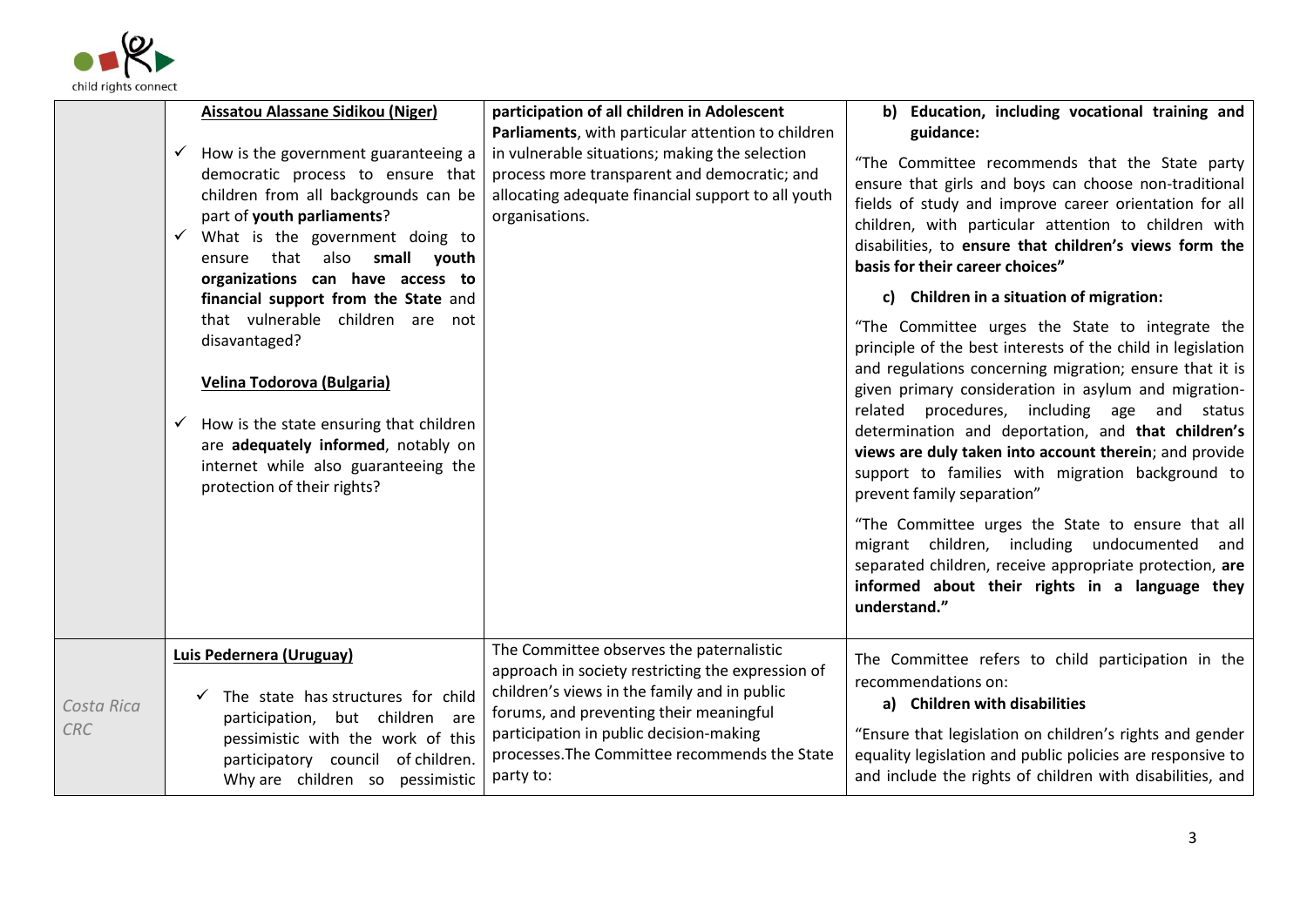

| about structures that should benefit<br>them?<br>How can children take part in the<br>councils, specially afrodescendants,<br>children<br>disabilities<br>with<br>and<br>indigenous children? Is information<br>about the councils and how to link<br>into them accessible to these<br>specific populations?<br>What funds were allocated to           | a)<br>b)<br>C) | Reinforce the implementation of the<br>right of the child to be heard without<br>discrimination,<br>Ensure the functioning and provision of<br>human, technical and financial resources<br>to the child and adolescent participatory<br>councils at the local and national level.<br>Take measures to ensure accessibility to<br>information, communication, physical<br>environment by children with | promote participation of children with disabilities in<br>public decision-making"<br>b) Adolescent health<br>"Decriminalize abortion in all circumstances and ensure<br>access to safe abortion and post-abortion care services<br>for adolescent girls, ensuring that their views are always<br>heard and given due consideration as part of the<br>decision-making process"                                                                                                                        |
|--------------------------------------------------------------------------------------------------------------------------------------------------------------------------------------------------------------------------------------------------------------------------------------------------------------------------------------------------------|----------------|-------------------------------------------------------------------------------------------------------------------------------------------------------------------------------------------------------------------------------------------------------------------------------------------------------------------------------------------------------------------------------------------------------|------------------------------------------------------------------------------------------------------------------------------------------------------------------------------------------------------------------------------------------------------------------------------------------------------------------------------------------------------------------------------------------------------------------------------------------------------------------------------------------------------|
| ensure that children's councils could<br>properly operate?<br>The respect and promotion of<br>children's opinions is still weakly<br>recognized in some instances by the<br>state; what measures are being<br>taken to reverse this situation?<br>What measures is the state taking to<br>deepen students' participation in<br>the educational system? |                | disabilities, and that linguistic<br>requirements of indigenous, migrant,<br>refugee and asylum-seeking children are<br>addressed.                                                                                                                                                                                                                                                                    | c) Standard of living<br>"Hold targeted and periodic consultations with families,<br>children and organizations working in the field of<br>children's rights on the issue of child poverty".<br>d) Children belonging to indigenous and Afro-<br>descendant peoples<br>"Strengthen human, technical and financial resources to<br>ensure the full implementation of intercultural bilingual<br>education and reinforce consultations with indigenous<br>and Afro-descendant children in this regard" |
| Jose Angel Rodriguez Reyes (Venezuela)<br>What policies<br>do you<br>have<br>regarding the sterilization of<br>children with disabilities? Do you<br>gather children's opinion?                                                                                                                                                                        |                |                                                                                                                                                                                                                                                                                                                                                                                                       |                                                                                                                                                                                                                                                                                                                                                                                                                                                                                                      |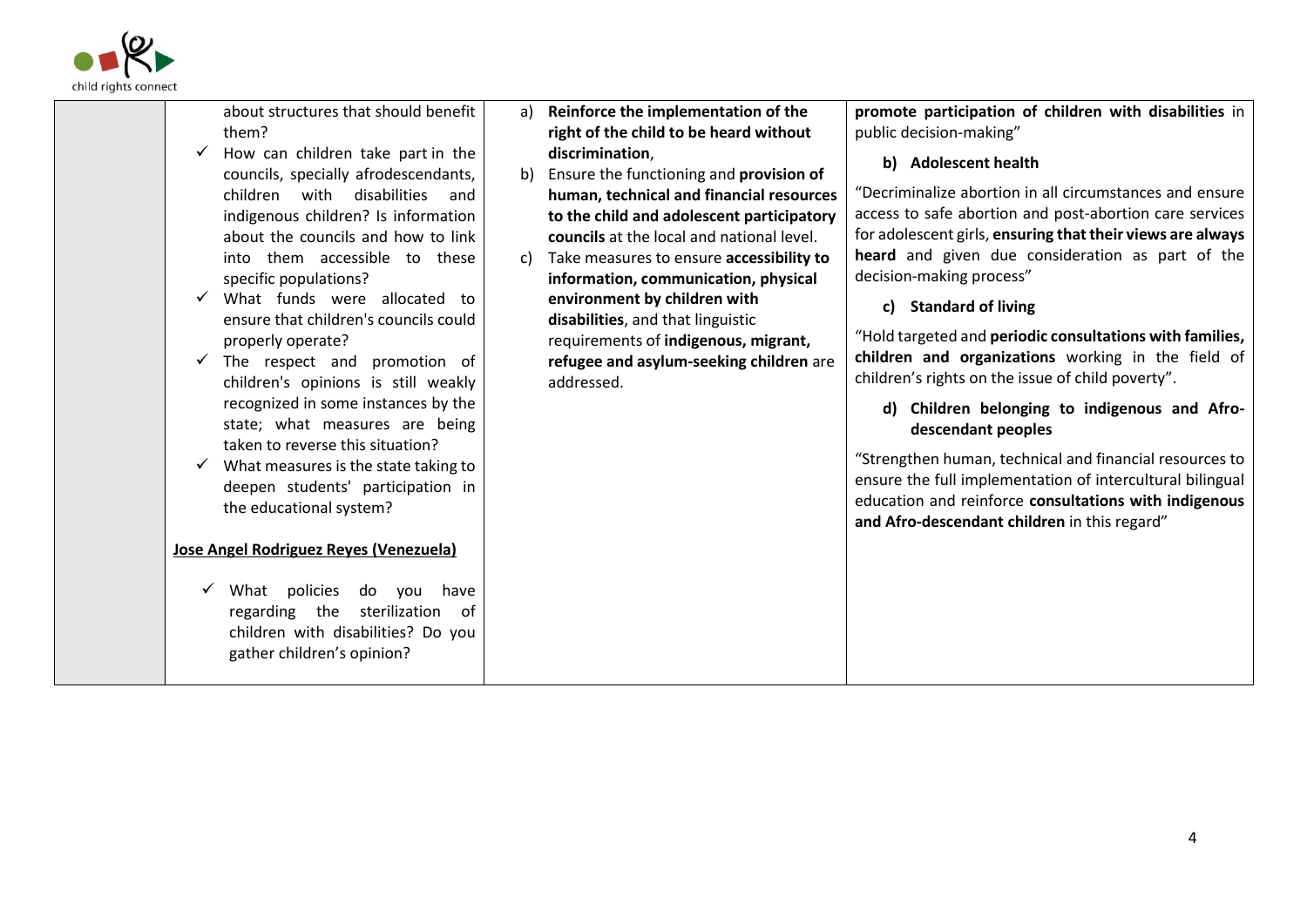

|                       | <b>Mikiko Otani (Japan)</b>                                                                                                                                                                                                                                                                                                                                                                                                                                                                                                                                                                                                                                                                                                | The Committee recommends that the State party:                                                                                                                                                                                                                                                                                                                                                                                                                                                                                                                                                                                                                                                                                                                                                                                                                                                                                                                                                                                                                                                                                                                                                                                                                                                                                                                                                                                                                           | The Committee refers to child participation in the                                                                                                                                                                                                                                                                                                                                                                                                                                                                                                                                                                                                                                                                                                                                                                                                                                                                                                                                                                                                                                                                                                                                                                                                                                                                                                                                                   |
|-----------------------|----------------------------------------------------------------------------------------------------------------------------------------------------------------------------------------------------------------------------------------------------------------------------------------------------------------------------------------------------------------------------------------------------------------------------------------------------------------------------------------------------------------------------------------------------------------------------------------------------------------------------------------------------------------------------------------------------------------------------|--------------------------------------------------------------------------------------------------------------------------------------------------------------------------------------------------------------------------------------------------------------------------------------------------------------------------------------------------------------------------------------------------------------------------------------------------------------------------------------------------------------------------------------------------------------------------------------------------------------------------------------------------------------------------------------------------------------------------------------------------------------------------------------------------------------------------------------------------------------------------------------------------------------------------------------------------------------------------------------------------------------------------------------------------------------------------------------------------------------------------------------------------------------------------------------------------------------------------------------------------------------------------------------------------------------------------------------------------------------------------------------------------------------------------------------------------------------------------|------------------------------------------------------------------------------------------------------------------------------------------------------------------------------------------------------------------------------------------------------------------------------------------------------------------------------------------------------------------------------------------------------------------------------------------------------------------------------------------------------------------------------------------------------------------------------------------------------------------------------------------------------------------------------------------------------------------------------------------------------------------------------------------------------------------------------------------------------------------------------------------------------------------------------------------------------------------------------------------------------------------------------------------------------------------------------------------------------------------------------------------------------------------------------------------------------------------------------------------------------------------------------------------------------------------------------------------------------------------------------------------------------|
| Hungary<br><b>CRC</b> | On General Principles: What are the<br>$\checkmark$<br>mechanisms for children participation<br>in Hungary, like children partliaments?<br>Children in Hungary said that they are<br>particularly concerned about<br>education, climate change and security<br>and would like to be involved in the<br>decision making on those areas.<br><b>Gehad Madi (Egypt)</b><br>On civil rights and freedoms: To ensure<br>$\checkmark$<br>the Freedom of association and<br>assembly, what measures is the State<br>taking to protect demonstrating<br>children from any restriction?<br>How is Hungary ensuring that children<br>$\checkmark$<br>can access to appropriate information,<br>including children with disabilities ? | (a) Further develop the practice of hearing the<br>views of children under 14 years of age and ensure<br>that their views are duly taken into account in<br>family law proceedings concerning them,<br>including in custody and guardianship decisions;<br>(b)<br>children,<br>Ensure<br>that<br>including<br>unaccompanied children between 14 and 18 years<br>of age, have their views heard in migration and<br>asylum-seeking processes, in all situations,<br>including during crises caused by mass migration;<br>(c) Ensure that children in alternative care are<br>heard in decisions affecting them throughout their<br>stay; and children' rights representatives are in<br>sufficient number and have the technical<br>capacities adequate to guarantee respect for the<br>views of the child in alternative care;<br>(d) Continue promoting the meaningful and<br>empowered participation of all children within the<br>family, community and schools, including through<br>student council bodies and the children's<br>parliament;<br>(e) Strengthen initiatives aimed at increasing<br>child participation and develop toolkits to<br>consult with children on national policy issues<br>that affect them, in particular the issues that<br>children identified as being of most concern for<br>them such as education, climate change and<br>security, and ensure that children's views are<br>taken into account by local and national<br>authorities. | recommendations on:<br>The Committee urges the State party to ensure the<br>a)<br>meaningful participation of children in the design<br>and implementation of policies and programmes<br>aimed at achieving all 17 Sustainable Development<br>Goals as far as they concern children<br>Freedom of association and peaceful assembly:<br>b)<br>"the Committee recommends that the State party<br>amend its legislation to allow children, including those<br>under 14 years of age, to hold managerial positions in<br>civil society associations, particularly those created by<br>children themselves; ensure that children enjoy their<br>right to freedom of expression including when<br>participating in peaceful demonstrations, and do not<br>suffer negative consequences, such as charges of petty<br>offences by the police"<br>Access to appropriate information:<br>$\mathsf{c}$ )<br>"The Committee recommends that the State party<br>continue to expand access to a variety of information<br>from a diversity of sources, including through the<br>Internet, and ensure that children, their parents and<br>other caregivers are taught appropriate online<br>behaviour, including preventive strategies, against<br>online abuse and/or exploitation; promote children<br>with disabilities' access to information by making audio<br>description and captioning widely available." |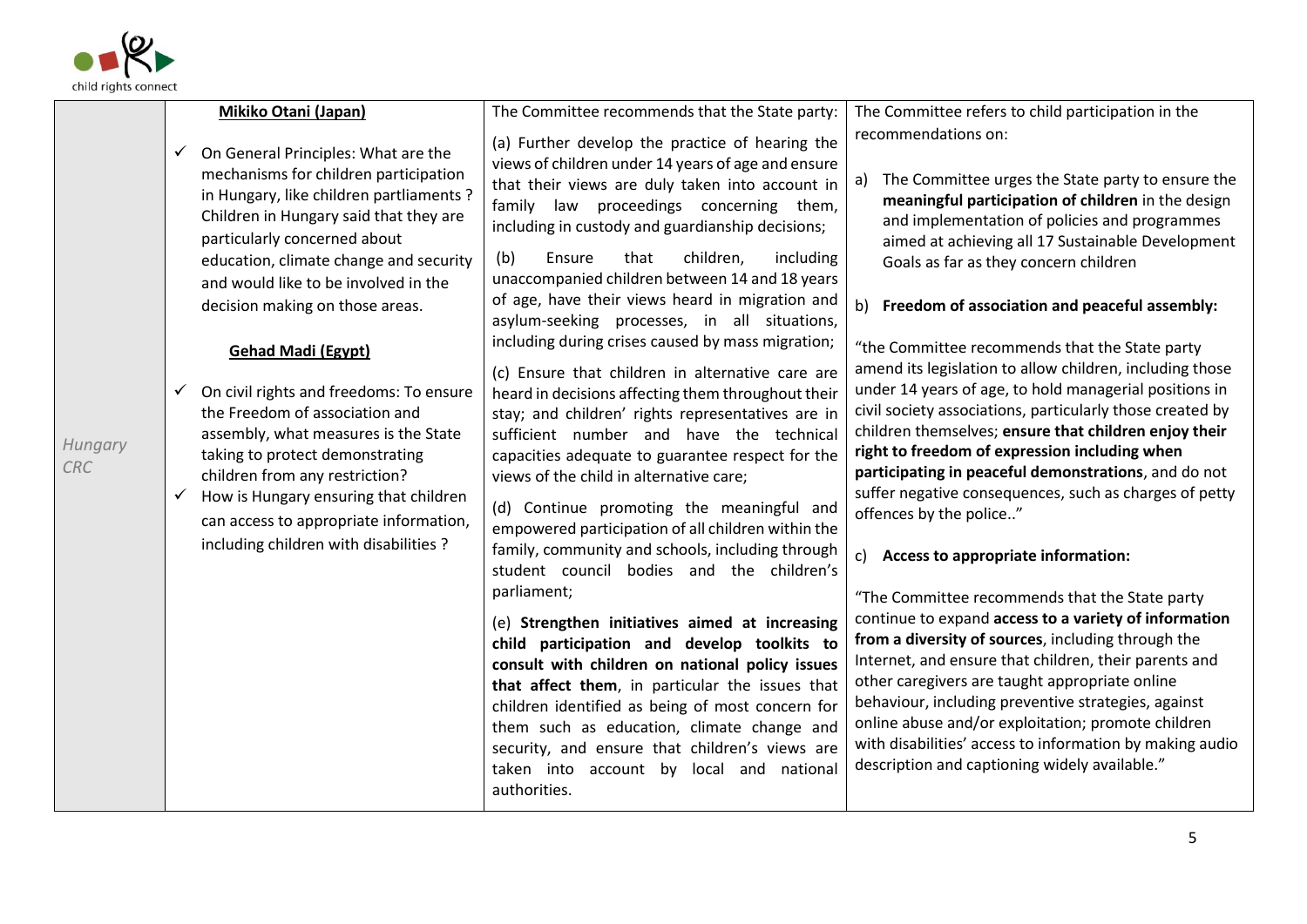

|                      | <b>Cephas Lumina (Zambia)</b>                                                                                                                                                                                                                                                                                                                                                                                                  | The Committee recommends that the State party:                                                                                                                                                                                                                                                                                                                                                                                    | The Committee refers to child participation in the                                                                                                                                                                                                                                                                                                                                                                                                                                                                                                 |
|----------------------|--------------------------------------------------------------------------------------------------------------------------------------------------------------------------------------------------------------------------------------------------------------------------------------------------------------------------------------------------------------------------------------------------------------------------------|-----------------------------------------------------------------------------------------------------------------------------------------------------------------------------------------------------------------------------------------------------------------------------------------------------------------------------------------------------------------------------------------------------------------------------------|----------------------------------------------------------------------------------------------------------------------------------------------------------------------------------------------------------------------------------------------------------------------------------------------------------------------------------------------------------------------------------------------------------------------------------------------------------------------------------------------------------------------------------------------------|
|                      | $\checkmark$ What measures are taken to ensure                                                                                                                                                                                                                                                                                                                                                                                 | (a) Ensure that children's views are given due                                                                                                                                                                                                                                                                                                                                                                                    | recommendations on:                                                                                                                                                                                                                                                                                                                                                                                                                                                                                                                                |
|                      | that children are able to fully<br>participate in the implementation of<br>legal framework for the<br>the<br>protection of the right of the child?                                                                                                                                                                                                                                                                             | consideration in courts, schools and relevant<br>administrative processes concerning children by,<br>inter alia, amending Law No. 32/2016 so that<br>children's views are respected in administrative<br>and judicial proceedings concerning custody,                                                                                                                                                                             | "The Committee also urges the State party to ensure<br>a)<br>the meaningful participation of children in the<br>design and implementation of policies and<br>programmes aimed at achieving all 17 Sustainable<br>Development Goals as far as they concern children."                                                                                                                                                                                                                                                                               |
|                      | On allocation of resources, Mr<br>$\checkmark$<br>Lumina<br>welcomed<br>increased<br>allocations for children's rights and                                                                                                                                                                                                                                                                                                     | divorce and all types of adoption; training and<br>developing operational procedures or protocols<br>for professionals working with and for children to                                                                                                                                                                                                                                                                           | <b>Allocation of resources:</b><br>b)                                                                                                                                                                                                                                                                                                                                                                                                                                                                                                              |
|                      | for the consultation with children in<br>some districts but asked if the State<br>was ensuring child participation in all<br>stages of budgetary processes ?                                                                                                                                                                                                                                                                   | ensure respect for the views of children in<br>administrative and judicial proceedings; and<br>establishing specific activities at schools, such as a<br>children's newspaper;                                                                                                                                                                                                                                                    | "The Committee recommends that the State party<br>strengthen mechanisms for ensuring transparent and<br>inclusive budgeting allowing children, civil society and<br>the public to participate in all stages of the budgetary<br>process, including formulation, implementation,                                                                                                                                                                                                                                                                    |
| Rwanda<br><b>CRC</b> | Do children receive an adequate<br>preparation before the discussions                                                                                                                                                                                                                                                                                                                                                          | (b) Allocate sufficient technical, human and<br>financial resources to the effective functioning of                                                                                                                                                                                                                                                                                                                               | monitoring and evaluation, and by rolling out children's<br>consultations on planning and budgeting to all districts."                                                                                                                                                                                                                                                                                                                                                                                                                             |
|                      | on budgetary issues ?                                                                                                                                                                                                                                                                                                                                                                                                          | the children's fora and the National Children's<br>Summit and ensure that their outcomes are                                                                                                                                                                                                                                                                                                                                      | c)<br>Rest, leisure, recreation and cultural and artistic<br>activities:                                                                                                                                                                                                                                                                                                                                                                                                                                                                           |
|                      | On cooperation with civil society: the<br>Committee is concerned about the<br>reports of arbitrary detention and<br>forced disappearance of human<br>rights defenders including those<br>working on children's rights. In this<br>regard, could you please provide<br>examples of threats against civil<br>society organizations that have been<br>investigated and explain what action<br>have been taken ? (the question was | systematically fed into public decision-making and<br>children receive the feedback;<br>(c) Expedite the establishment of children's<br>centres in all districts, and ensure that they are<br>accessible, safe and adequately resourced;<br>(d) Conduct awareness-raising activities to<br>promote the meaningful and empowered<br>participation of all children within the family,<br>communities and schools, paying particular | "The Committee recommends that the State party<br>guarantee the right of all children to engage in age-<br>appropriate recreational activities, cultural life and the<br>arts, based on the principles of inclusion, participation<br>and non-discrimination, rest and leisure, including by<br>ensuring their access to safe, accessible and inclusive<br>spaces for play, recreation and cultural and sports<br>activities, in line with the Integrated Child Rights Policy"<br>$\mathsf{d}$<br>Freedoms of expression, association and peaceful |
|                      | reiterated as a follow up question)                                                                                                                                                                                                                                                                                                                                                                                            | attention to girls, children with disabilities,<br>children deprived of a family environment and<br>Batwa children, and include children in decision-                                                                                                                                                                                                                                                                             | assembly:<br>"The Committee recommends that the State party take<br>all measures to guarantee the freedoms of expression,                                                                                                                                                                                                                                                                                                                                                                                                                          |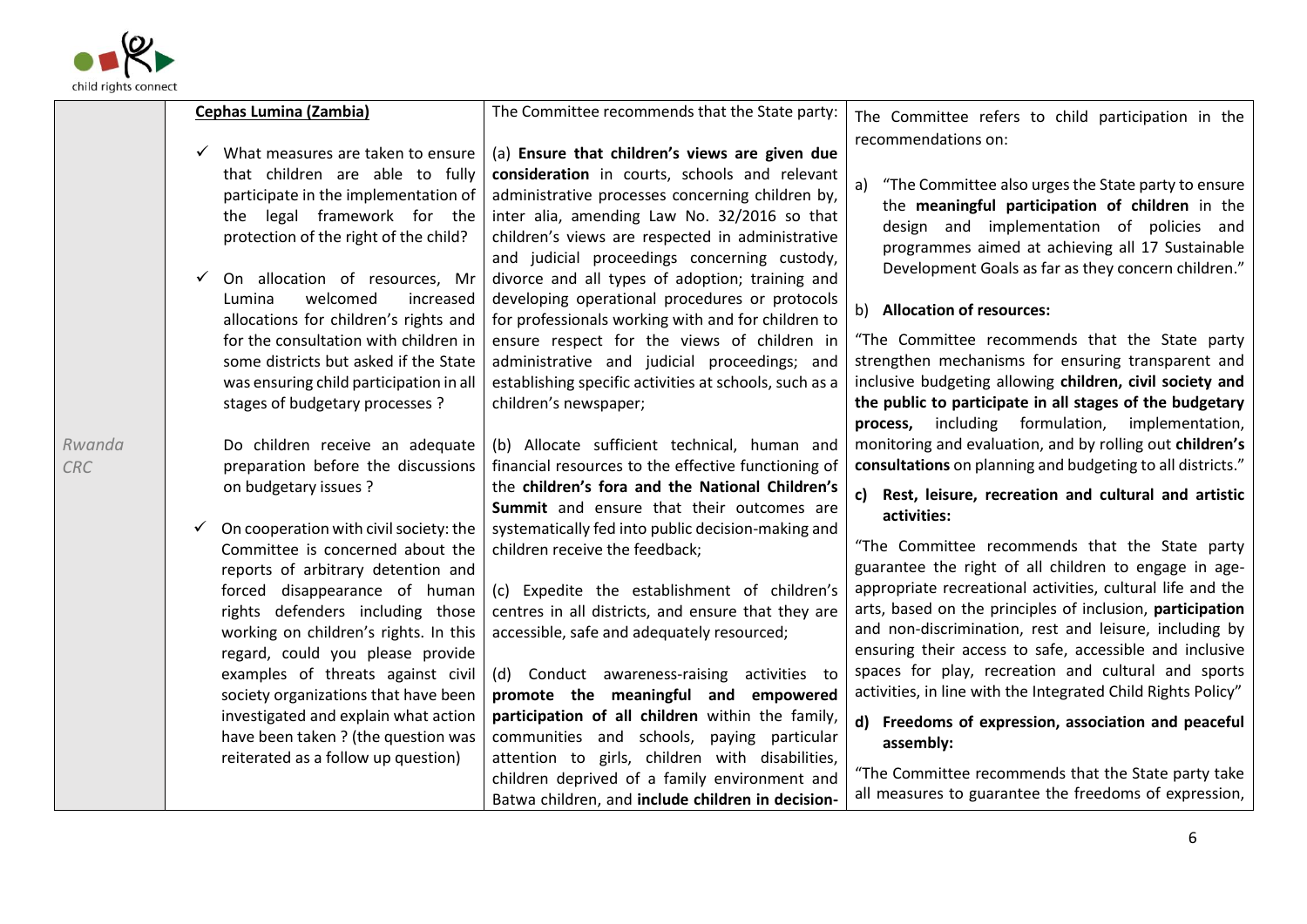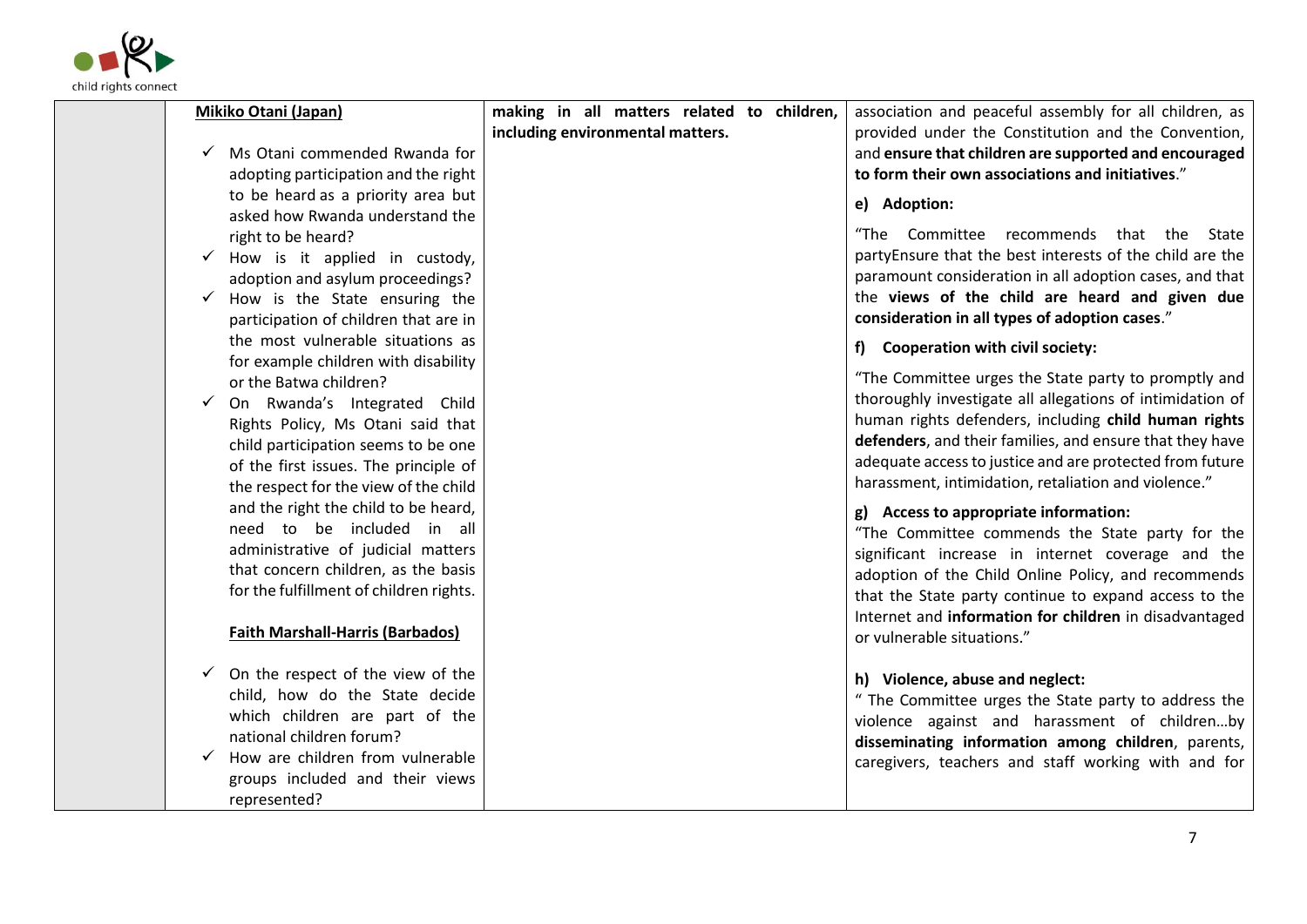

|                                        | Luis Ernesto Pedernera Reyna<br>(Uruguay)<br>The Chaiperson reminded the State to<br>✓<br>answer the question on human rights<br>defenders.                                                                                                                                                                                                                                                                                                                                                                                                                                                                                                                                                                                                                                                                                                                          |                                                                                                                                                                                                                                                                                                                                                                                                                                                                                                         | children on relevant complaint mechanisms and<br>remedies in school settings."                                                                                                                                                                                                                                                                                                                                                                                                                                                                                                                                                                                                                                                                                                                                                                                                                                               |
|----------------------------------------|----------------------------------------------------------------------------------------------------------------------------------------------------------------------------------------------------------------------------------------------------------------------------------------------------------------------------------------------------------------------------------------------------------------------------------------------------------------------------------------------------------------------------------------------------------------------------------------------------------------------------------------------------------------------------------------------------------------------------------------------------------------------------------------------------------------------------------------------------------------------|---------------------------------------------------------------------------------------------------------------------------------------------------------------------------------------------------------------------------------------------------------------------------------------------------------------------------------------------------------------------------------------------------------------------------------------------------------------------------------------------------------|------------------------------------------------------------------------------------------------------------------------------------------------------------------------------------------------------------------------------------------------------------------------------------------------------------------------------------------------------------------------------------------------------------------------------------------------------------------------------------------------------------------------------------------------------------------------------------------------------------------------------------------------------------------------------------------------------------------------------------------------------------------------------------------------------------------------------------------------------------------------------------------------------------------------------|
| <b>State</b><br>ОŤ<br>Palestine<br>CRC | <b>Hynd Ayoubi Idrissi (Morocco)</b><br>Children in Palestine are involved in<br>joined-up public policies and<br>there's 15 parlamentary students.<br>What are the selection criteria to<br>choose<br>the<br>parliamentary<br>students?<br>difficult<br>children facing<br>Are<br>represented?<br>situations<br>And<br>children with disabiltiies?<br>Has the state any plans to set up a<br>mechanism<br>to<br>systematically<br>gather children's opinions?<br><b>Bragui Gudbrandsson (Iceland)</b><br>$\checkmark$ The legislation on child rights often<br>considers the child not as an<br>independent entity but as the<br>property of the family and does not<br>allow the child to express his or her<br>views in custody matters. When are<br>you going to review this legal<br>framework and bring it in line with<br>international laws and regulations? | Noting the existence of about 50 students'<br>parliaments in the West Bank, the Committee is<br>concerned about the absence of a mechanism to<br>systematically facilitate children's effective<br>engagement with national processes on issues<br>that affect them.<br>The Committee recommends that the State party<br>establish a consultative mechanism or structure<br>to involve children in all affairs affecting them,<br>including in the design of laws, policies,<br>programmes and services | The Committee refers to child participation in the<br>recommendations on:<br>a) Allocation of resources<br>"The Committee is concerned that the preparation,<br>approval, execution and monitoring of budgets lacks a<br>child rights perspective and the participation of civil<br>society and children".<br>b) Adolescent health<br>"Decriminalize abortion in all circumstances and ensure<br>access to safe abortion and post-abortion care services<br>for adolescent girls, making sure that their views are<br>always heard and given due consideration as a part of<br>the decision-making process"<br>c) Abuse and neglect<br>"Further strengthen awareness-raising and education<br>programmes $-$ including campaigns $-$ with the<br>involvement of children in order to formulate a<br>comprehensive strategy for preventing and combating<br>violence against children, including a<br>gender<br>perspective". |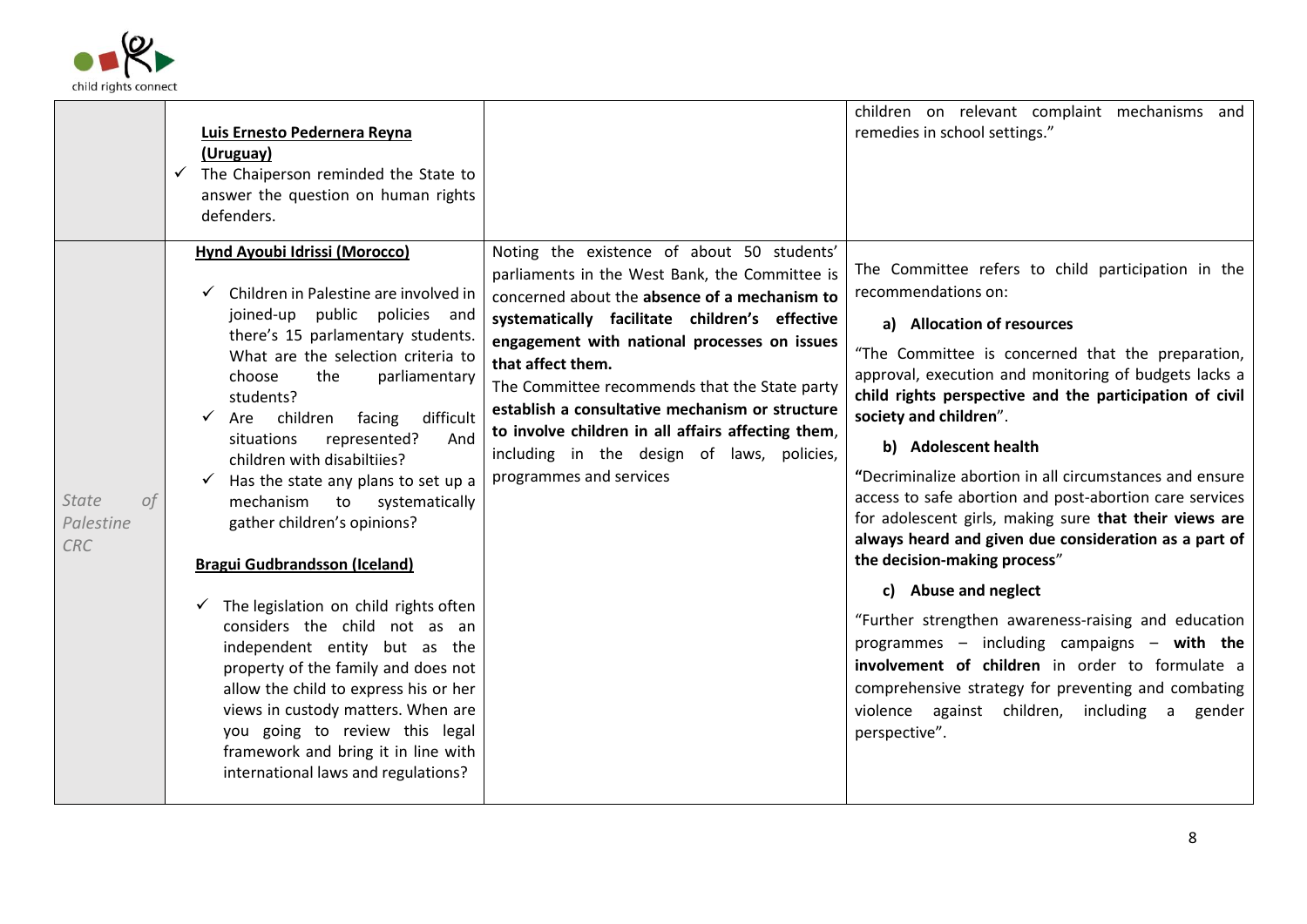

#### **ANALYSIS**

The Committee continued to raise questions and issue recommendations on children's participation within the cluster General Principles under Respect for the views of the child (Art. 12), as well as integrating the principle into other clusters. The questions raised by the Committee experts regarding the Respect for the views of the child mainly included hearing children views within schools; administrative, judicial and custody matters; adoption; budget's allocations; migration and asylum proceedings. Compared to the 82<sup>nd</sup> session, the questions raised by the Committee on child participation were not mostly referring to the general principle of the Respect for the Views of the Child but also on other clusters. Notably, during this session there has been an increasing number of questions relating to participation of childrens with disabilities and child participation in youth parliaments and councils.

In this session, there were not explicit questionsin which the Committee used the term "Child Human Rights Defenders" (CHRDs). However, during the dialogue with Rwanda, the Committee asked about human rights defenders in general and made a refence to CHRDs in the Concluding Observations. The recommendation urged the State of Rwanda "to promptly and thoroughly, investigate all allegations of intimidation of human rights defenders, including **child human rights defenders**, and their families, and ensure that they have adequate access to justice and are protected from future harassment, intimidation, retaliation and violence".

Compared to the 82<sup>nd</sup> session, the Committee experts raised two questions using the term CHRDs but did not make recommendations on CHRDs in the Concluding Observations.

This monitor also highlights that Article 17 on access to information for children was often referred to by the Committee, including on topics of preventing substance abuse, including tobacco and alcohol (adolescence health); online behaviour, including preventive strategies against online abuse and exploitation (access to appropriate information); administration of child justice; freedom of expression, association and peaceful assembly; Internet and digital technologies in education (civil rights and freedoms), children with disabilities; reproductive health, forms of contraception (adolescent health); relevant complaint mechanisms and remedies in school settings (violence, abuse and neglect).

For the 83<sup>rd</sup>session, in the Concluding Observations (COBs), the Committee integrated children's participation into other clusters for all six States reviewed under the CRC, notably in the clusters:

- **General measures of implementation:** Allocation of resources; cooperation with civil society; Dissemination, awareness raising and trainings)
- **Civil rights and freedoms** (Freedom of expression, association and peaceful assembly; access to appropriate information)
- **Violence against children** (Violence, including sexual violence, abuse and neglect; corporal punishment; sexual exploitation and abuse; harmful practices; gender-based violence and sexual abuse; gang violence)
- **Family environment and alternative care** (Adoption; Impact of climate change on the right of the child)
- **Disability, basic health and welfare** (Children with disabilities; Adolescent health; standard of living)